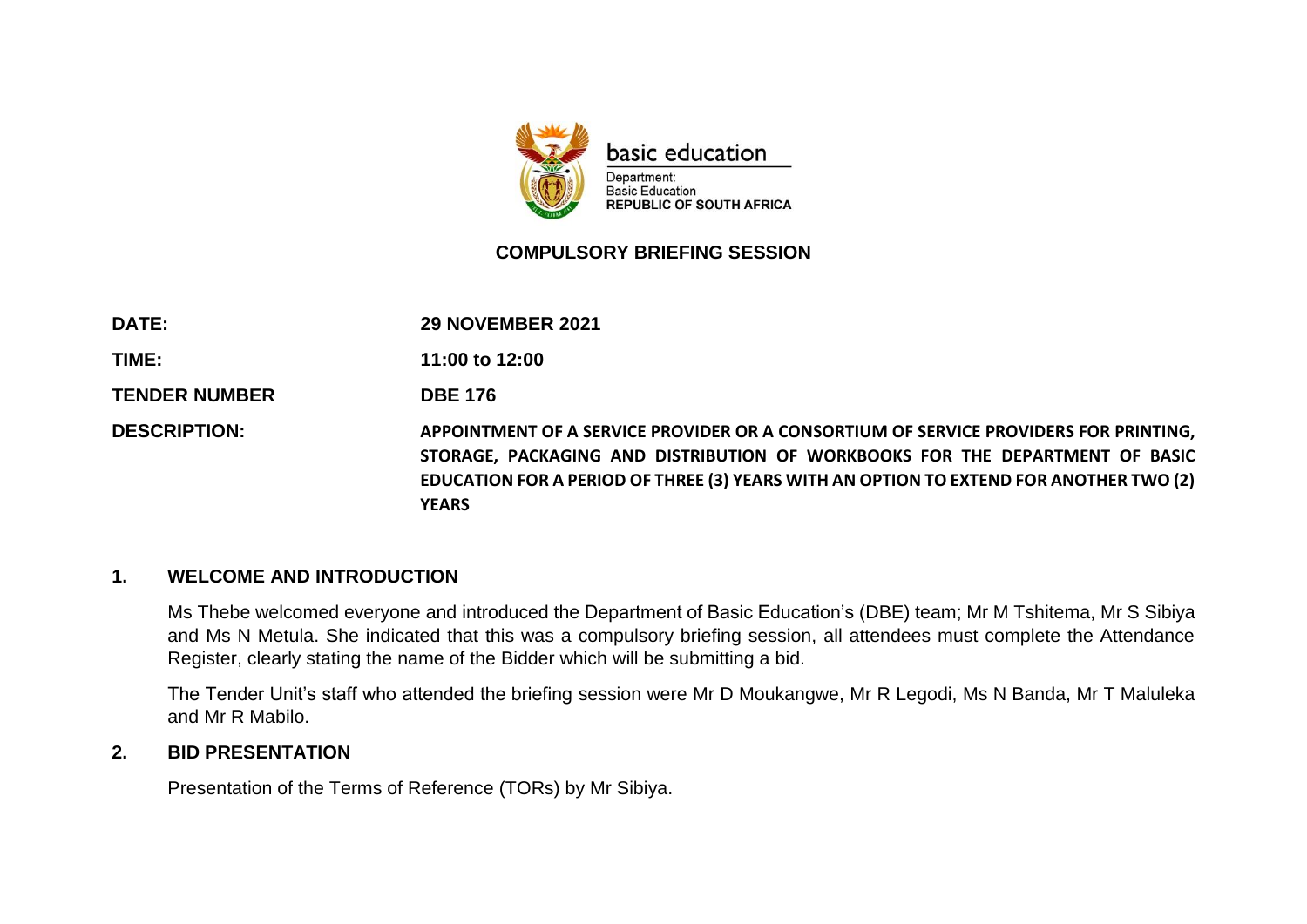# **3. SUPPLY CHAIN MANAGEMENT (SCM) MATTERS**

The SCM indicated that:

- Bidders must ensure that their details are clear in the Attendance Register so that the DBE is able to read what is written in case there is a need to communicate with the Bidders who attended the briefing session.
- Annexure B (pricing) has been revised and uploaded on the DBE website and eTender Portal where the tender is advertised and bid documents are uploaded. Bidders must complete the correct Annexure B and not the one presented during the briefing session.
- The SBD 3.1 has been taken out of other SBD forms that should be completed. The forms to be completed are SBD1, SBD4, SBD6.1, SBD8 and SBD9. Bidders must complete the documents uploaded/ published with the tender documents and not present any other SBD forms e.g generic SBD forms.
- Bidders must pay attention to the details required in the mandatory requirements from paragraph 6.1 to 6.18. If one misses something your bid will be non-compliant and will be disqualified.
- This was part of the presentation Enquiries must be sent to [Tenders@dbe.gov.za.](mailto:Tenders@dbe.gov.za) Questions will be consolidated, responded to and uploaded on the websites (DBE website and eTender Portal. The latest date for taking questions will be seven (7) days before the tender closing date.
- The tender closing date is 14 December 2021 at 11:00. Bidders must ensure that they submit on time. A bid submitted after 11:00 would be regarded as late and would not be accepted by the DBE.

# **4. QUESTIONS RAISED AND RESPONSES PROVIDED (during the briefing session)**

| No. | <b>Question raised</b>                                          | <b>Response/ clarity</b>                                         |
|-----|-----------------------------------------------------------------|------------------------------------------------------------------|
|     | a. Pricing: What is meant by ceiling price; why would it be two | a. It is the total price for the first year, the total number of |
|     | different prices?                                               | Workbooks multiply by the unit price to get to the price         |
|     |                                                                 | required. The ceiling price is the total price for the           |
|     |                                                                 | particular year.                                                 |
|     | a. There is no matrix for scoring the Local Economic            | a. It will be assessed qualitatively if those groups are         |
|     | Development (LED) Strategy. Can one score in-between e.g        | involved and will be scored accordingly, either 3 or 4 or 5      |
|     | 1 to 4 which will be a positive assessment? If for example one  | points.                                                          |
|     | has LED Youth benefits in three provinces, would they obtain    | The way the requirement is stated, a Bidder would either         |
|     | 5 points? The way the points are structured, it is either the   | get 5 or 0 points. When preparing your LED strategy              |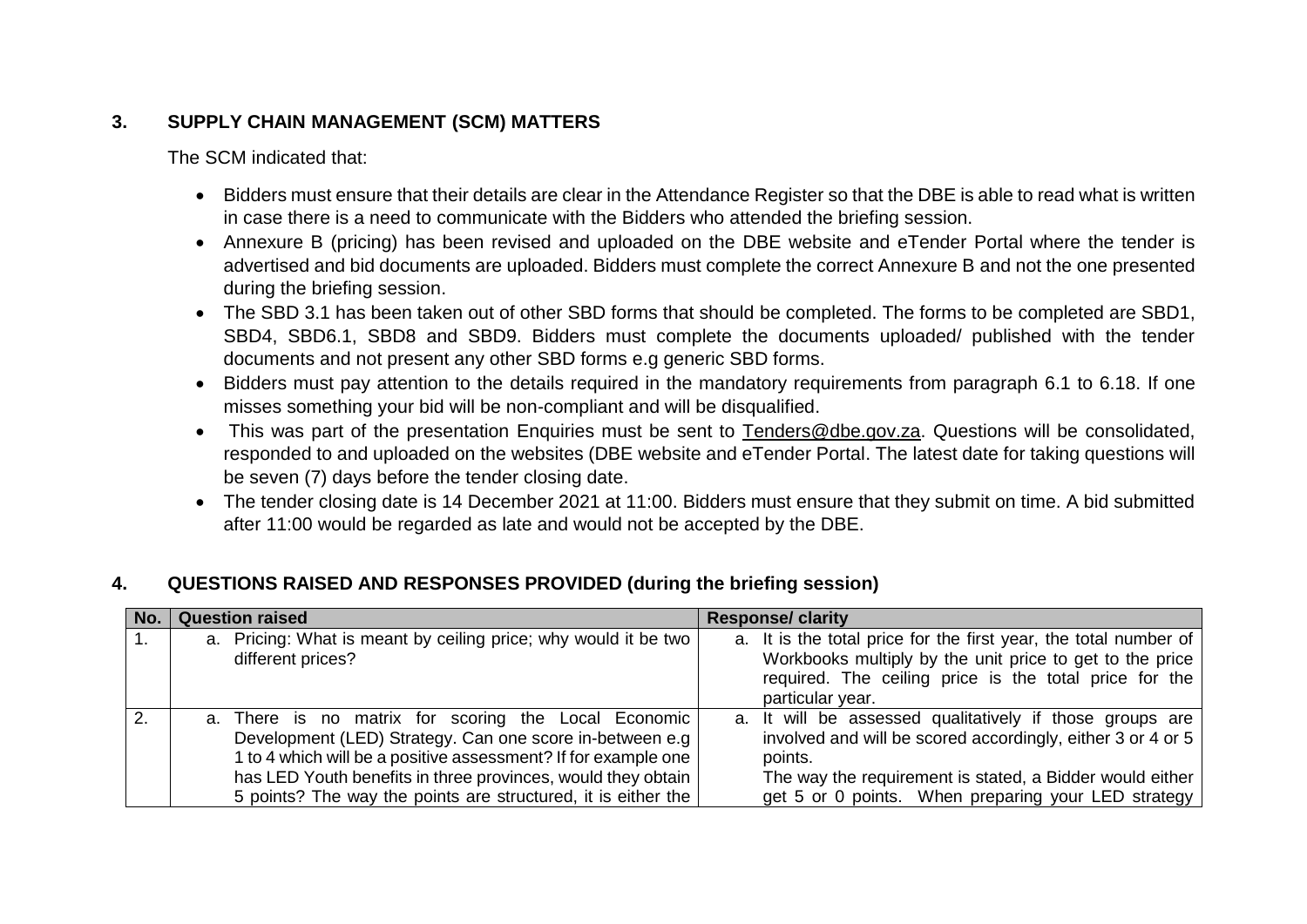|    | Bidder gets "5" or "0". If one has met all the requirements in<br>that specific area, would they get 5 points?                                                                                                                                                                                                                                                              | ensure that the designated groups will benefit from this<br>project in more than one province. The strategy must<br>address all which is required in this criterion. If the<br>requirements are not all addressed, 0 points will be<br>allocated.<br>However the Department promised to clarify this<br>evaluation criteria post the briefing.                   |
|----|-----------------------------------------------------------------------------------------------------------------------------------------------------------------------------------------------------------------------------------------------------------------------------------------------------------------------------------------------------------------------------|------------------------------------------------------------------------------------------------------------------------------------------------------------------------------------------------------------------------------------------------------------------------------------------------------------------------------------------------------------------|
|    | b. LED Strategy in 6.2 has stated how it will benefit in all<br>provinces; but in the functionality evaluation 1 (a) it requires<br>"The Bidder to submit their LED Strategy on how SMMEs<br>designated groups and local communities will benefit from<br>the project in more than one province". Does "more than one<br>province" mean all nine or two or three provinces? | b. DBE noted the issue and promised to clarify the issue<br>post the briefing.                                                                                                                                                                                                                                                                                   |
| 4. | In this context, how is the SMMEs defined?<br>a.                                                                                                                                                                                                                                                                                                                            | a. No response was provided on the day of the briefing.                                                                                                                                                                                                                                                                                                          |
| 3. | a. The scoring on reference letters totals up to 20 but the way<br>they are structured they count to 24 points; how did you arrive<br>to that?<br>b. If you have 10 years of experience; what is the rationale for<br>asking the letter not older than five (5) years?                                                                                                      | b. No response was provided on the day of the briefing.<br>In terms of the reference letters we understand that in<br>C.<br>2019 and 2020, there was less activities that cover this<br>activity because of the pandemic that is why the date has<br>been stretched to request that the date on the letter<br>should not be more than five years.                |
| 4. | a. In the mandatory requirements; the experience, Service<br>Level Agreements, contracts, reference letters are required<br>but in the functionality evaluation only the company profile<br>and references were taken into account; what is the reason<br>for that discrepancy?                                                                                             | a. One should be mindful that these are evaluation phases.<br>The mandatory requirements will be evaluated first, if one<br>passes that phase (mandatory requirements) you are<br>therefore evaluated on <i>functionality</i> . It is not a <i>must</i> that<br>whatever is stipulated under mandatory requirements<br>must also be on functionality evaluation. |
|    | b. Under mandatory requirements, there seemed to be a<br>difference between the consortium and joint venture.                                                                                                                                                                                                                                                               | b. No response was provided on the day of the briefing.                                                                                                                                                                                                                                                                                                          |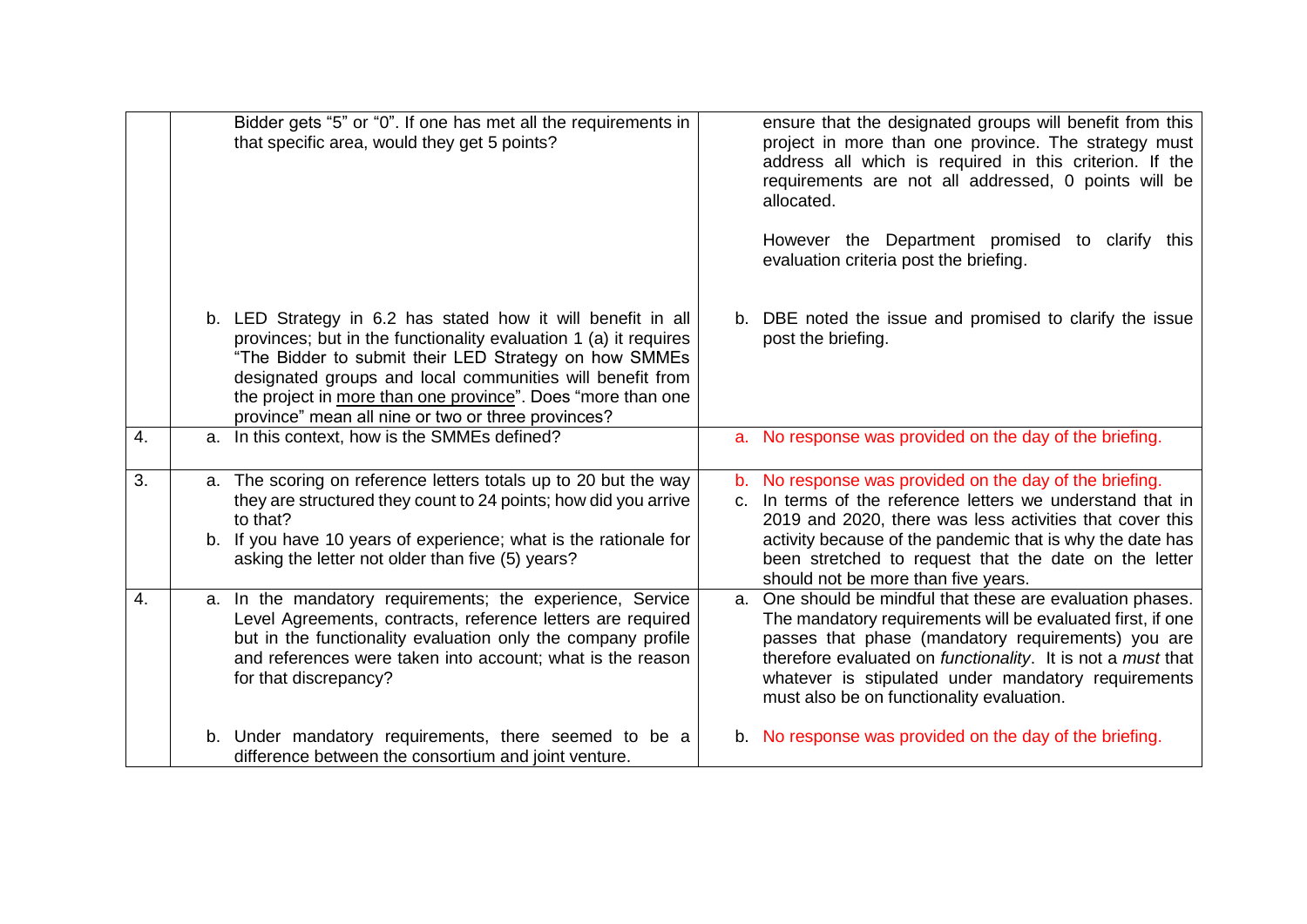| $\overline{5}$ . | a. Is the number of books given based on the year or for a<br>period of a contract (3 years)?                                                                                                                                                                   | a. 60 million is the number of books annually. For three<br>years, 60 million will be multiplied by 3 which comes to<br>180 million books.                                                                                                                                                      |
|------------------|-----------------------------------------------------------------------------------------------------------------------------------------------------------------------------------------------------------------------------------------------------------------|-------------------------------------------------------------------------------------------------------------------------------------------------------------------------------------------------------------------------------------------------------------------------------------------------|
| 6.               | a. The mandatory requirements for 30 000 tons of paper; it will<br>be a stock holding of R450 million which is quite excessive<br>and needs to be re-looked at.<br>b. Demonstrating financial viability of at least 50% of the project                          | a. This requirement does not necessarily mean that one<br>must have that kind of stock at hand but a guarantee that<br>proves that you can have access to that paper<br>b. The Department will not know what would be the Bidder's                                                              |
|                  | in year 1, assuming that the project value is worth than 3<br>billion, one would be looking at financial viability of R1 billion<br>which is quite excessive as well. Instead of that, a service<br>provider could be required to sign a performance contract.  | 50% financial viability. The bidder must demonstrate that<br>they can carry the cost of the project as the DBE will not<br>do upfront payment.                                                                                                                                                  |
| 7.               | a. Why can't the Department consider awarding the contract to<br>multiple service providers instead of one service provider<br>(consortium of service provider) to ensure that wealth is<br>equally distributed?                                                | a. No response was provided on the day of the briefing.                                                                                                                                                                                                                                         |
|                  | b. Considering the suggestions made by the Bidders, would the<br>DBE be willing to have another meeting with the Printers to<br>make these suggestions in a more formal environment and<br>still seek to maintain the DBE's aim of delivering the<br>workbooks? | b. No response was provided on the day of the briefing.                                                                                                                                                                                                                                         |
| 8.               | a. The 30 000 square meter warehouse centrally, does it have<br>to be under one roof or the same business park.                                                                                                                                                 | a. The minimum 30 000 square meters is required for the<br>central warehouse and the other different warehouses will<br>be in other provinces where delivery to schools will take<br>place from.                                                                                                |
|                  | b. What kind of proof is required for warehouses in provinces?<br>If you have to supply a lease agreement for the duration of<br>the tender that comes at a cost of approximately R1.2 million<br>which is unfair. This should be a condition after award.      | b. It is understood that some Bidders will not have these<br>warehouses readily available that is why the lease<br>agreement or letter of commitment is required.                                                                                                                               |
|                  | c. Should the 30 000 square meters' space be solely dedicated<br>to the DBE?                                                                                                                                                                                    | c. The minimum 30 000 square meters will only be used by<br>the DBE. When all books are there (e.g 30 million books<br>$-$ grade R to 9 in different languages) at the same time,<br>the space for picking and packing must be created, one<br>will see that 30 000 square meters is necessary. |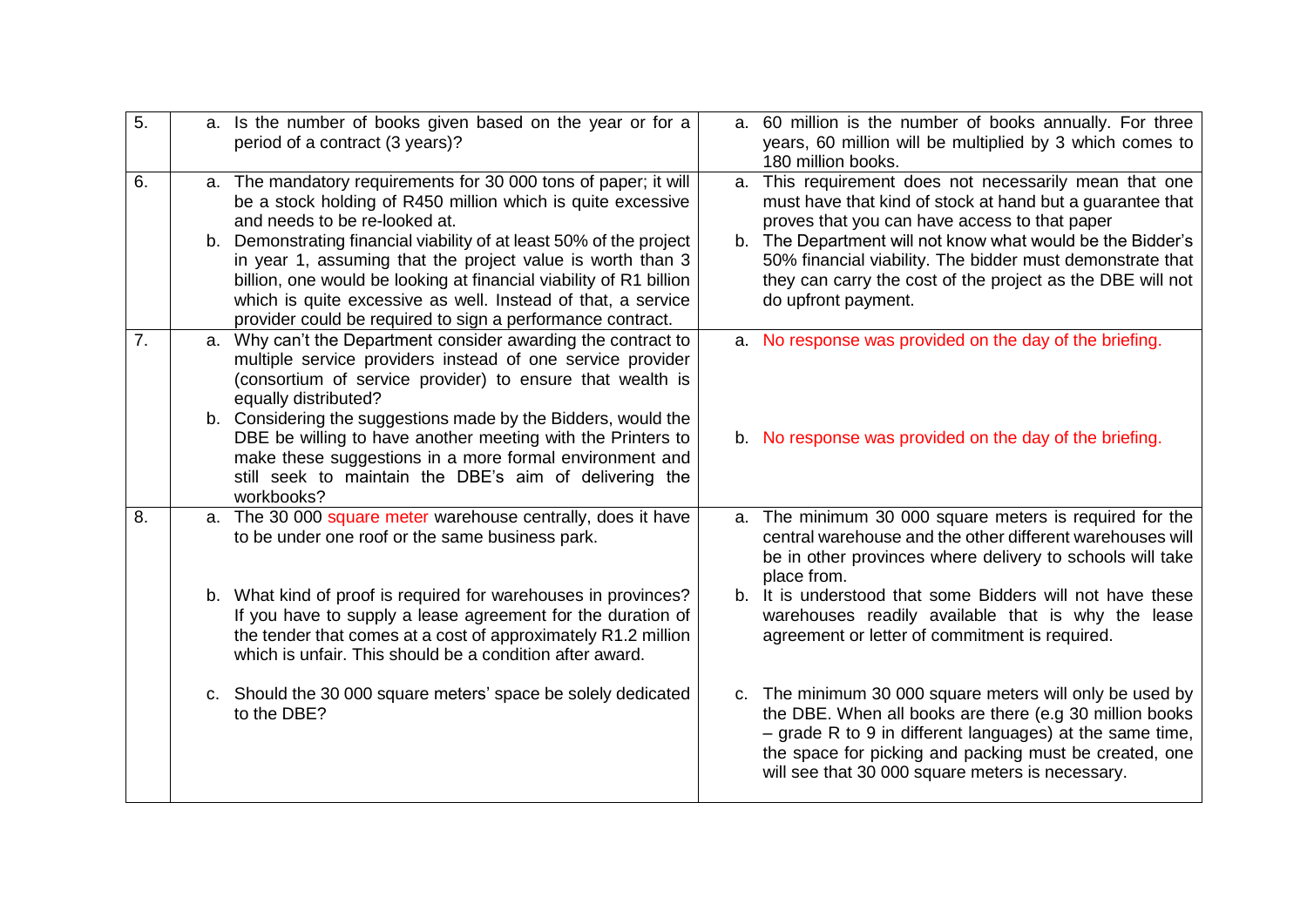|     | d. Should there be nine letters of intent to lease the warehouses<br>or one letter will be sufficient?                                                                                                                                                                                                                                                                                                                                                                                                                                                                                                                                                                                                          | d. Letters of intent for all nine warehouses are required.                                                                                                                                                                                        |
|-----|-----------------------------------------------------------------------------------------------------------------------------------------------------------------------------------------------------------------------------------------------------------------------------------------------------------------------------------------------------------------------------------------------------------------------------------------------------------------------------------------------------------------------------------------------------------------------------------------------------------------------------------------------------------------------------------------------------------------|---------------------------------------------------------------------------------------------------------------------------------------------------------------------------------------------------------------------------------------------------|
| 9.  | a. Confirm if the last day of asking questions is 6 December<br>2021. When will the response/s be provided if Bidders ask<br>questions on the last day?                                                                                                                                                                                                                                                                                                                                                                                                                                                                                                                                                         | a. The seven (7) days before the closing date will be 7<br>December 2021. One cannot ask the question/s on the<br>last day because the Department has to respond to all<br>questions and publish them on the websites (DBE and<br>eTender Portal. |
| 10. | a. Can the distribution list be provided in Ms Excel?                                                                                                                                                                                                                                                                                                                                                                                                                                                                                                                                                                                                                                                           | a. The spreadsheet indicating the distribution list (database<br>of schools) will be made available.                                                                                                                                              |
| 11. | This is a massive tender, with size and magnitude; one is<br>a.<br>inclined to think that this is the largest tender for the sector<br>and it excludes many medium to small enterprises who have<br>attended the briefing session. It might be a good idea to break<br>it to smaller lots, provincially or otherwise to also get smaller<br>enterprises involved in this project.                                                                                                                                                                                                                                                                                                                               | a. No response was provided on the day of the briefing.                                                                                                                                                                                           |
| 12. | It is important to the players (small and big) in the industry<br>a.<br>that this tender is successful and that it works but there is one<br>mandatory requirement in paragraph 6.18 that is incapable of<br>being met by anyone. That means no Bidder will go through<br>the mandatory requirements and that the entire tender is<br>going to fail since this is a mandatory requirement. That is a<br>forward looking statement about the future. The guarantee is<br>something that one takes to the bank. Who will be able to<br>guarantee that a Bidder will be around in three years' time. It<br>is an impossible guarantee to obtain. The Department needs<br>to seriously re-look at that requirement. | a. No response was provided on the day of the briefing.                                                                                                                                                                                           |
| 13. | This is a very complex tender; the smaller Bidders will battle<br>a.<br>to get the information required within the two weeks.                                                                                                                                                                                                                                                                                                                                                                                                                                                                                                                                                                                   | a. The National Treasury requires the departments to<br>advertise tenders for a minimum of 21 days. The bid was<br>advertised on 19 November 2021 and is closing 14<br>December 2021 which is more than the prescribed<br>minimum of 21 days.     |
| 14. | There is no breakdown on the quantities for languages to be<br>a.<br>printed.                                                                                                                                                                                                                                                                                                                                                                                                                                                                                                                                                                                                                                   | a. The dominant languages in each province have been<br>stated/ mentioned.                                                                                                                                                                        |